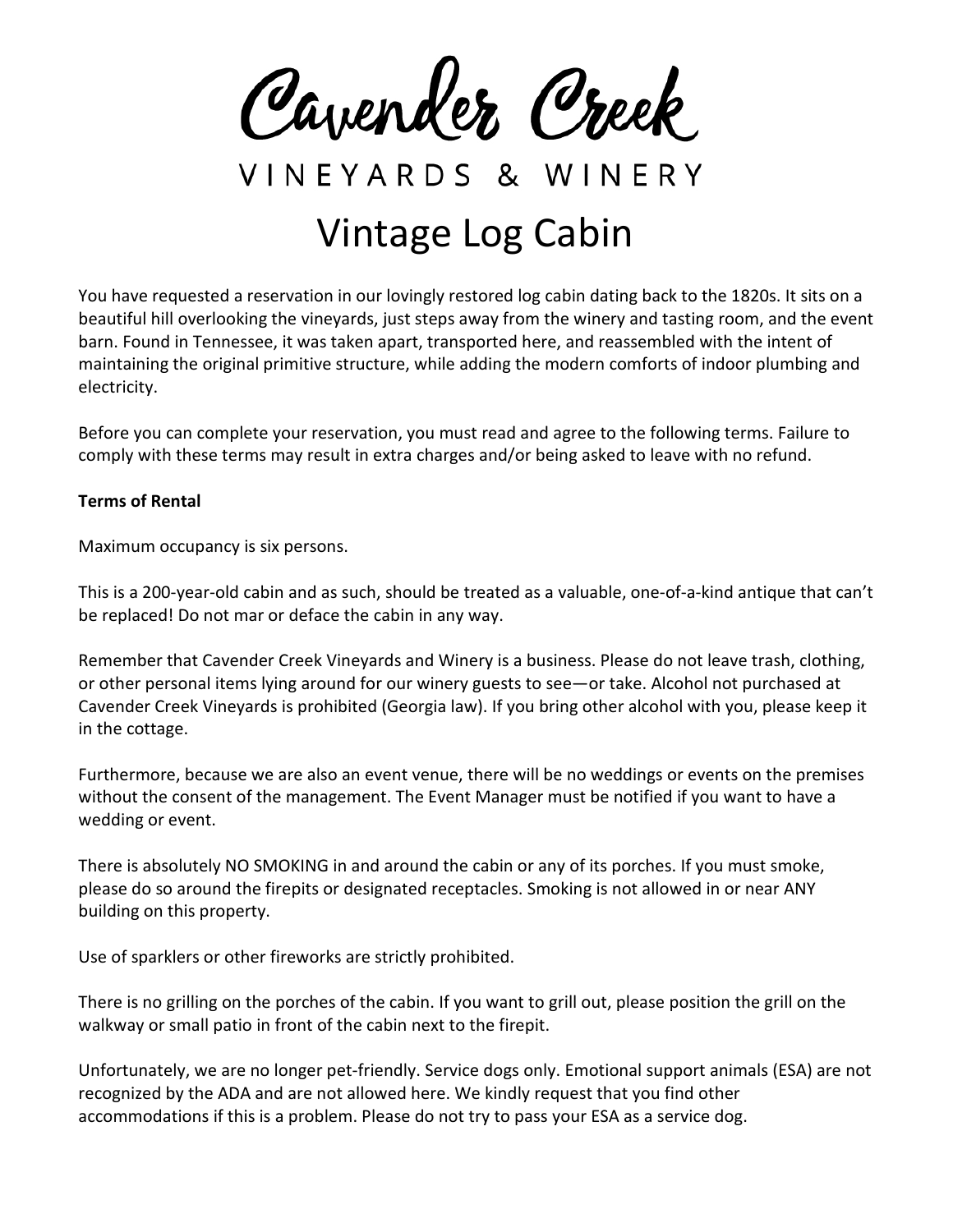Please do not feed the farm dogs, Tucker and Tinkerbell. We do our best to keep them healthy and in good condition. And please do not let them sleep with you in the Cabin. They are working dogs and need to stay outside. They are used to it!

THIS IS NOT A PARTY CABIN. This is a very small cabin out in the middle of nowhere. There is no pizza delivery and the little kitchenette is more suited for warming food rather than cooking a big meal. We have close neighbors out here in the country who will not appreciate loud noises after 10 pm. If you are thinking about inviting fifty of your closest friends to party all night, please find other rentals in this area that are bigger and more accommodating. No parties are allowed at the cabin at any time.

Check-in is at 3 pm on the day of your arrival and check-out is at 11 pm on the day of your departure. When you arrive, park on the side of the cabin in parking spaces designated just for cabin guests, and head to the nearby tasting room to check in. Or if you plan to arrive after hours, you will be given instructions on how to get in. As you depart, simply leave the keys on the kitchen table and our staff will take care of the rest.

## **Helpful Information**

We're looking forward to having you as our guests. Here is some information to help you plan your trip. Please do not hesitate to call our Experience Manager, Carl Avery, if you have any questions or need anything. His cell phone is (478) 697-1438.

Our address is 3610 Cavender Creek Road in Dahlonega, Georgia. Most GPS devices will get you there but yours may route you to our back gate on Homer Edge Circle. At this time, the gate is kept locked. Homer Edge Circle is a loop that begins and ends on Cavender Creek Road. Just drive back to Cavender Creek Road, look for our sign that marks the front entrance, and turn onto our gravel driveway.

Our log cabin is unusual in that it is a split level—this was a fancy home in its day! Historians believe the single-story back section is older than the two-story front part; the family would have lived in the older section and then added the larger front section when they were financially able. There are two bedrooms, one on the ground level in the back, the other upstairs. Each has a king bed and a full bathroom. The ground-level front room has a queen sleeper sofa in addition to a small kitchenette complete with basic cookware, dishes, and utensils.

We provide towels and bed linens. We even have sundry personal items in case you forget something. Firewood is stacked by the two working fireplaces. Two Riedel wine glasses and a bottle of wine await you upon arrival. We are delighted to offer you a discount in the tasting room—just let your server know you are our cabin guests.

For seven-day rentals, housekeeping services will be provided mid-week. At that time, garbage will be removed, bed linens will be changed, and used towels will be replaced with clean, fresh ones.

We close the gate after the last staff member leaves in the evening. That's to keep our farm dogs from getting into Cavender Creek Road. You may still enter and leave the property. Just be sure to close the gate behind you.